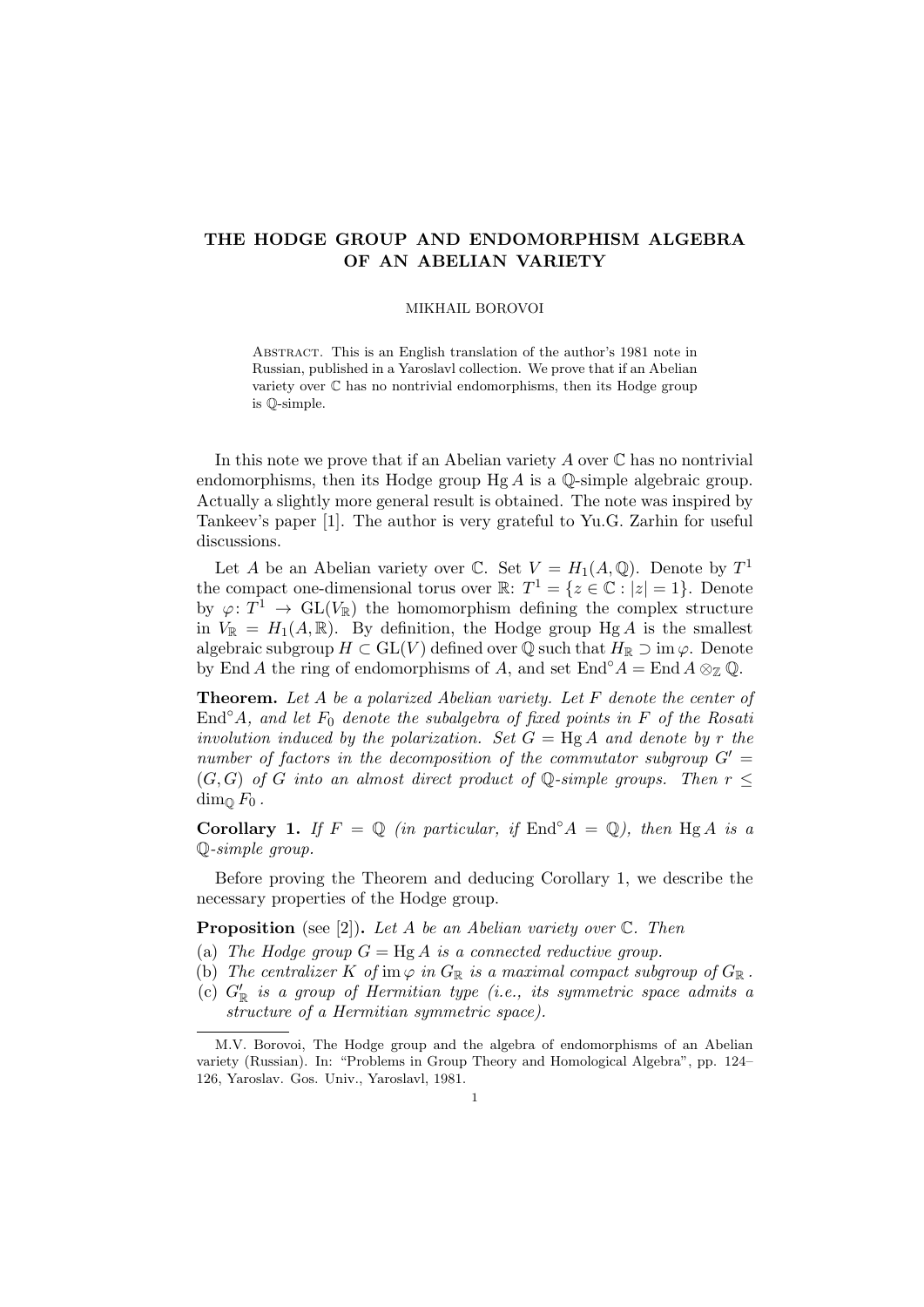## 2 MIKHAIL BOROVOI

- (d) The algebra  $\text{End}^{\circ} A$  is the centralizer of Hg A in End V.
- (e) For any polarization  $P$  of  $A$ , the Hodge group  $HgA$  respects the corresponding nondegenerate skew-symmetric form  $\psi_P$  on the space V.

Deduction of Corollary 1 from the Theorem. Denote by  $C$  the center of  $G$ . From assertion (d) of the Proposition, it follows that  $C \subset F^*$ . Hence, under the hypotheses of the corollary we have  $C \subset \mathbb{Q}^*$ . From assertion (b) of the Proposition it follows that  $C_{\mathbb{R}}$  is a compact group, hence,  $C$  is a finite group and  $G = G'$ . By virtue of the Theorem,  $r = 1$  and G is a Q-simple group.

**Lemma 1.** Let H be a normal subgroup of G defined over  $\mathbb Q$  such that the  $\mathbb{R}$ -group  $H_{\mathbb{R}}$  is compact. Then  $H \subset C$  (where C denotes the center of G).

*Proof.* By assertion (b) of the Proposition we have  $H_{\mathbb{R}} \subset K$ , where K is the centralizer of im  $\varphi$  in  $G_{\mathbb{R}}$ . Therefore, im  $\varphi$  is contained in the centralizer (defined over  $\mathbb{Q}$ )  $\mathcal{Z}(H)$  of H in G. Then it follows from the definition of the Hodge group that  $G \subset \mathcal{Z}(H)$ . Hence  $H \subset C$ .

**Lemma 2.** Consider the natural representation  $\rho$  of the group  $G'_{\mathbb{R}}$  in the vector space  $V_{\mathbb{R}}$ . Denote by  $r_{\rho}$  the number of pairwise nonequivalent summands in the decomposition of  $\rho$  into a direct sum of  $\mathbb R$ -irreducible representations. Then  $r_o = \dim_{\mathbb{Q}} F_0$ .

*Proof.* We set  $\mathfrak{A} = \text{End}^{\circ} A \otimes_{\mathbb{Q}} \mathbb{R}$  and write the decomposition

$$
\mathfrak{A}_1+\cdots+\mathfrak{A}_{r_{\mathfrak{A}}}.
$$

of the semisimple  $\mathbb{R}$ -algebra  $\mathfrak A$  into a sum of simple  $\mathbb{R}$ -algebras. By the assertion (d) of the Proposition we have  $r_{\rho} = r_{\mathfrak{A}}$ . Furthermore, it is known (see [3, Section 21]) that the Rosati involution acts on the center  $F_i$  of the algebra  $\mathfrak{A}_i$  trivially if  $F_i = \mathbb{R}$ , and as the complex conjugation if  $F_i = \mathbb{C}$ . It follows that

$$
F_0\otimes_{\mathbb{Q}}\mathbb{R}=\mathbb{R}+\cdots+\mathbb{R}
$$

 $(r_{\mathfrak{A}} \text{ summands})$  whence  $\dim_{\mathbb{Q}} F_0 = r_{\mathfrak{A}}$ . Thus  $\dim_{\mathbb{Q}} F_0 = r_{\mathfrak{A}} = r_{\rho}$ .

*Proof of the theorem.* Denote by  $r_{nc}$  the number of noncompact groups in the decomposition

$$
G'_{\mathbb{R}} = G_1 \cdot G_2 \cdot \dots \cdot G_N
$$

of the group  $G'_{\mathbb{R}}$  in an almost direct product of simple  $\mathbb{R}$ -groups. It is known from results of Satake [4, Theorem 2] that for each R-irreducible representation  $\rho'$  in the decomposition of the representation  $\rho$  into a direct sum of R-irreducibles, there exist not more that one noncompact group  $G_i$  $(1 \leq i \leq N)$  such that the restriction  $\rho' |_{G_i}$  is nontrivial. Therefore,  $r_{\text{nc}} \leq r_{\rho}$ . Taking in account Lemma 2, we obtain that  $r_{\text{nc}} \leq \dim_{\mathbb{Q}} F_0$ .

Further, since  $G'_{\mathbb{R}}$  is of Hermitian type, we see that all the groups  $G_1,\ldots,G_N$ are of Hermitian type as well, and hence they are absolutely simple. Consider the action of the Galois group  $Gal(\mathbb{Q}/\mathbb{Q})$  on the set of the simple factors  $G_1, \ldots, G_N$ . The orbits of the Galois group bijectively correspond to  $\mathbb Q$ -simple normal subgroups of  $G'$ . By Lemma 1 each orbit contains at